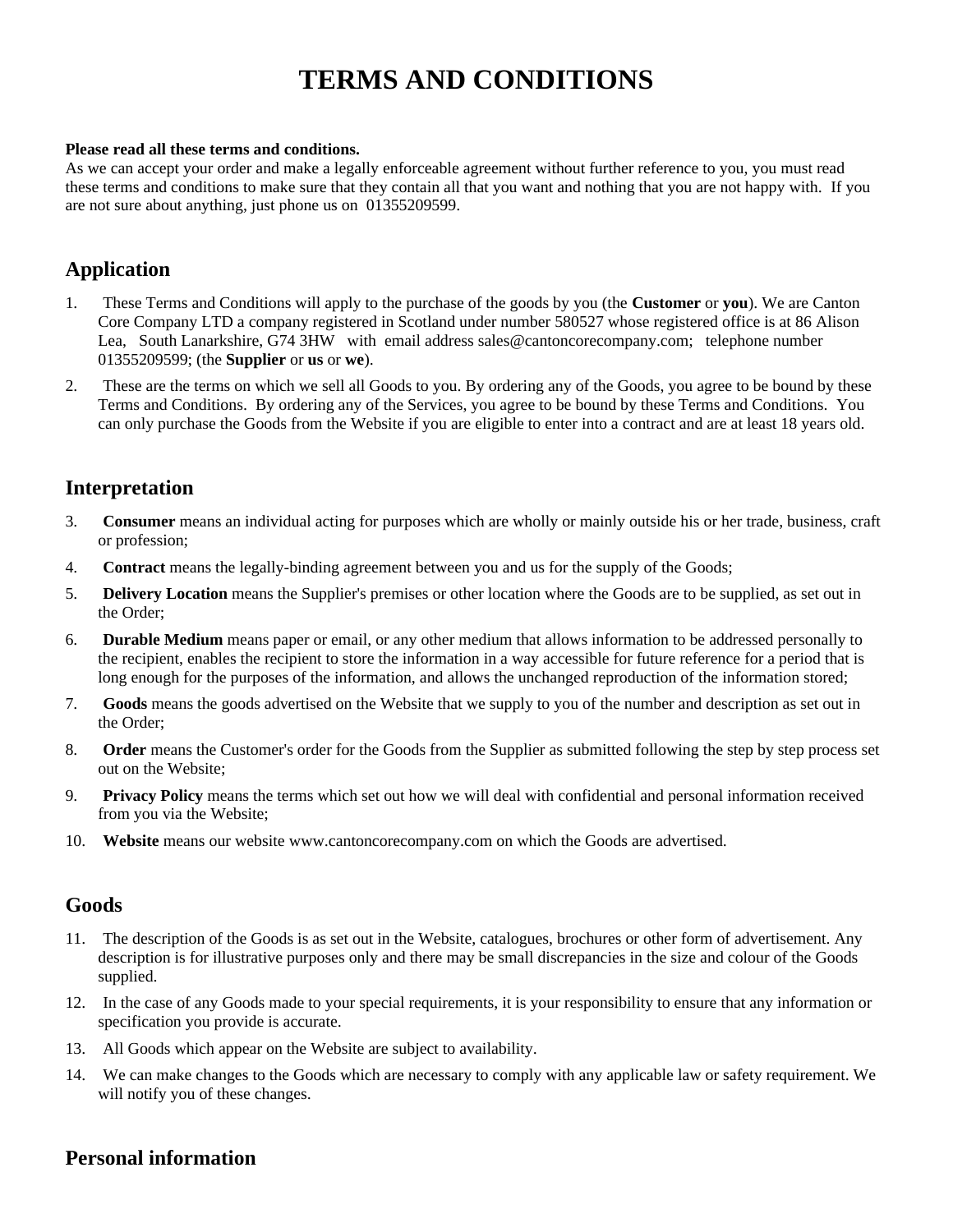- 15. We retain and use all information strictly under the Privacy Policy.
- 16. We may contact you by using e-mail or other electronic communication methods and by pre-paid post and you expressly agree to this.

# **Basis of Sale**

- 17. The description of the Goods in our website does not constitute a contractual offer to sell the Goods. When an Order has been submitted on the Website, we can reject it for any reason, although we will try to tell you the reason without delay.
- 18. The Order process is set out on the Website. Each step allows you to check and amend any errors before submitting the Order. It is your responsibility to check that you have used the ordering process correctly.
- 19. A Contract will be formed for the sale of Goods ordered only when you receive an email from us confirming the Order (**Order Confirmation**). You must ensure that the Order Confirmation is complete and accurate and inform us immediately of any errors. We are not responsible for any inaccuracies in the Order placed by you. By placing an Order you agree to us giving you confirmation of the Contract by means of an email with all information in it (ie the Order Confirmation). You will receive the Order Confirmation within a reasonable time after making the Contract, but in any event not later than the delivery of any Goods supplied under the Contract.
- 20. Any quotation is valid for a maximum period of 7 days from its date, unless we expressly withdraw it at an earlier time.
- 21. No variation of the Contract, whether about description of the Goods, Fees or otherwise, can be made after it has been entered into unless the variation is agreed by the Customer and the Supplier in writing.
- 22. We intend that these Terms and Conditions apply only to a Contract entered into by you as a Consumer. If this is not the case, you must tell us, so that we can provide you with a different contract with terms which are more appropriate for you and which might, in some respects, be better for you, eg by giving you rights as a business.

### **Price and Payment**

- 23. The price of the Goods and any additional delivery or other charges is that set out on the Website at the date of the Order or such other price as we may agree in writing.
- 24. Prices and charges include VAT at the rate applicable at the time of the Order.
- 25. You must pay by submitting your credit or debit card details with your Order and we can take payment immediately or otherwise before delivery of the Goods.

# **Delivery**

- 26. We will deliver the Goods, to the Delivery Location by the time or within the agreed period or, failing any agreement, without undue delay and, in any event, not more than 30 days after the day on which the Contract is entered into.
- 27. In any case, regardless of events beyond our control, if we do not deliver the Goods on time, you can (in addition to any other remedies) treat the Contract at an end if:
	- a. we have refused to deliver the Goods, or if delivery on time is essential taking into account all the relevant circumstances at the time the Contract was made, or you said to us before the Contract was made that delivery on time was essential; or
	- b. after we have failed to deliver on time, you have specified a later period which is appropriate to the circumstances and we have not delivered within that period.
- 28. If you treat the Contract at an end, we will (in addition to other remedies) promptly return all payments made under the Contract.
- 29. If you were entitled to treat the Contract at an end, but do not do so, you are not prevented from cancelling the Order for any Goods or rejecting Goods that have been delivered and, if you do this, we will (in addition to other remedies) without delay return all payments made under the Contract for any such cancelled or rejected Goods. If the Goods have been delivered, you must return them to us or allow us to collect them from you and we will pay the costs of this.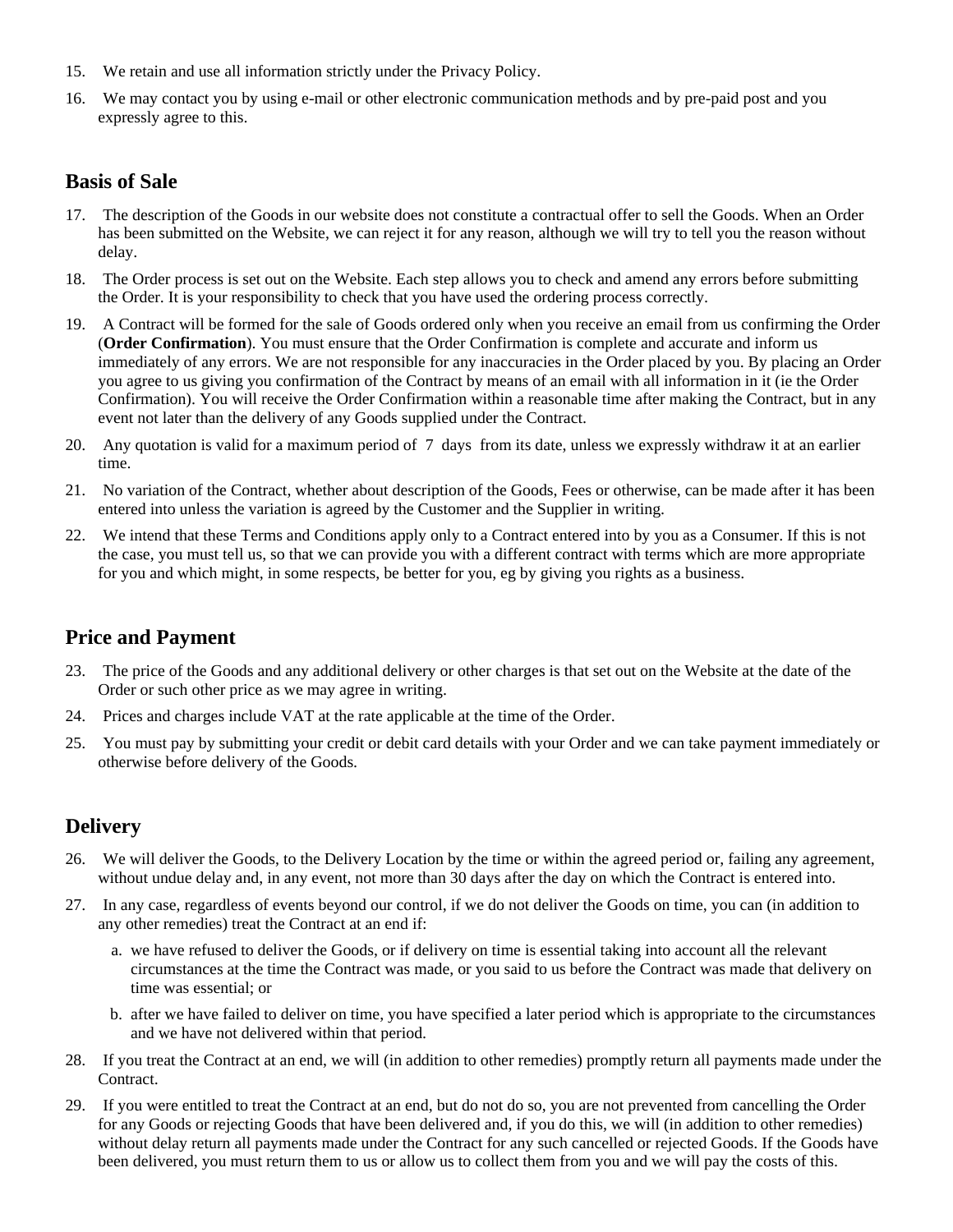- 30. If any Goods form a commercial unit (a unit is a commercial unit if division of the unit would materially impair the value of the goods or the character of the unit) you cannot cancel or reject the Order for some of those Goods without also cancelling or rejecting the Order for the rest of them.
- 31. We do not generally deliver to addresses outside England and Wales, Scotland, Northern Ireland, the Isle of Man and Channels Islands. If, however, we accept an Order for delivery outside that area, you may need to pay import duties or other taxes, as we will not pay them.
- 32. You agree we may deliver the Goods in instalments if we suffer a shortage of stock or other genuine and fair reason, subject to the above provisions and provided you are not liable for extra charges.
- 33. If you or your nominee fail, through no fault of ours, to take delivery of the Goods at the Delivery Location, we may charge the reasonable costs of storing and redelivering them.
- 34. The Goods will become your responsibility from the completion of delivery or Customer collection. You must, if reasonably practicable, examine the Goods before accepting them.

### **Risk and Title**

- 35. Risk of damage to, or loss of, any Goods will pass to you when the Goods are delivered to you.
- 36. You do not own the Goods until we have received payment in full. If full payment is overdue or a step occurs towards your bankruptcy, we can choose, by notice to cancel any delivery and end any right to use the Goods still owned by you, in which case you must return them or allow us to collect them.

# **Withdrawal, returns and cancellation**

- 37. You can withdraw the Order by telling us before the Contract is made, if you simply wish to change your mind and without giving us a reason, and without incurring any liability.
- 38. This is a **distance contract** (as defined below) which has the cancellation rights **(Cancellation Rights)** set out below. These Cancellation Rights, however, do not apply, to a contract for the following goods (with no others) in the following circumstances:
	- a. foodstuffs, beverages or other goods intended for current consumption in the household and which are supplied on frequent and regular rounds to your residence or workplace;
	- b. goods that are made to your specifications or are clearly personalised;
	- c. goods which are liable to deteriorate or expire rapidly.
- 39. Also, the Cancellation Rights for a Contract cease to be available in the following circumstances:
	- a. in the case of any sales contract, if the goods become mixed inseparably (according to their nature) with other items after delivery.

#### *Right to cancel*

- 40. Subject as stated in these Terms and Conditions, you can cancel this contract within 14 days without giving any reason.
- 41. The cancellation period will expire after 14 days from the day on which you acquire, or a third party, other than the carrier indicated by you, acquires physical possession of the last of the Goods. In a contract for the supply of goods over time (ie subscriptions), the right to cancel will be 14 days after the first delivery.
- 42. To exercise the right to cancel, you must inform us of your decision to cancel this Contract by a clear statement setting out your decision (eg a letter sent by post or email). You can use the attached model cancellation form, but it is not obligatory. In any event, you must be able to show clear evidence of when the cancellation was made, so you may decide to use the model cancellation form.
- 43. You can also electronically fill in and submit the model cancellation form or any other clear statement of the Customer's decision to cancel the Contract on our website www.cantoncorecompany.com. If you use this option, we will communicate to you an acknowledgement of receipt of such a cancellation in a Durable Medium (eg by email) without delay.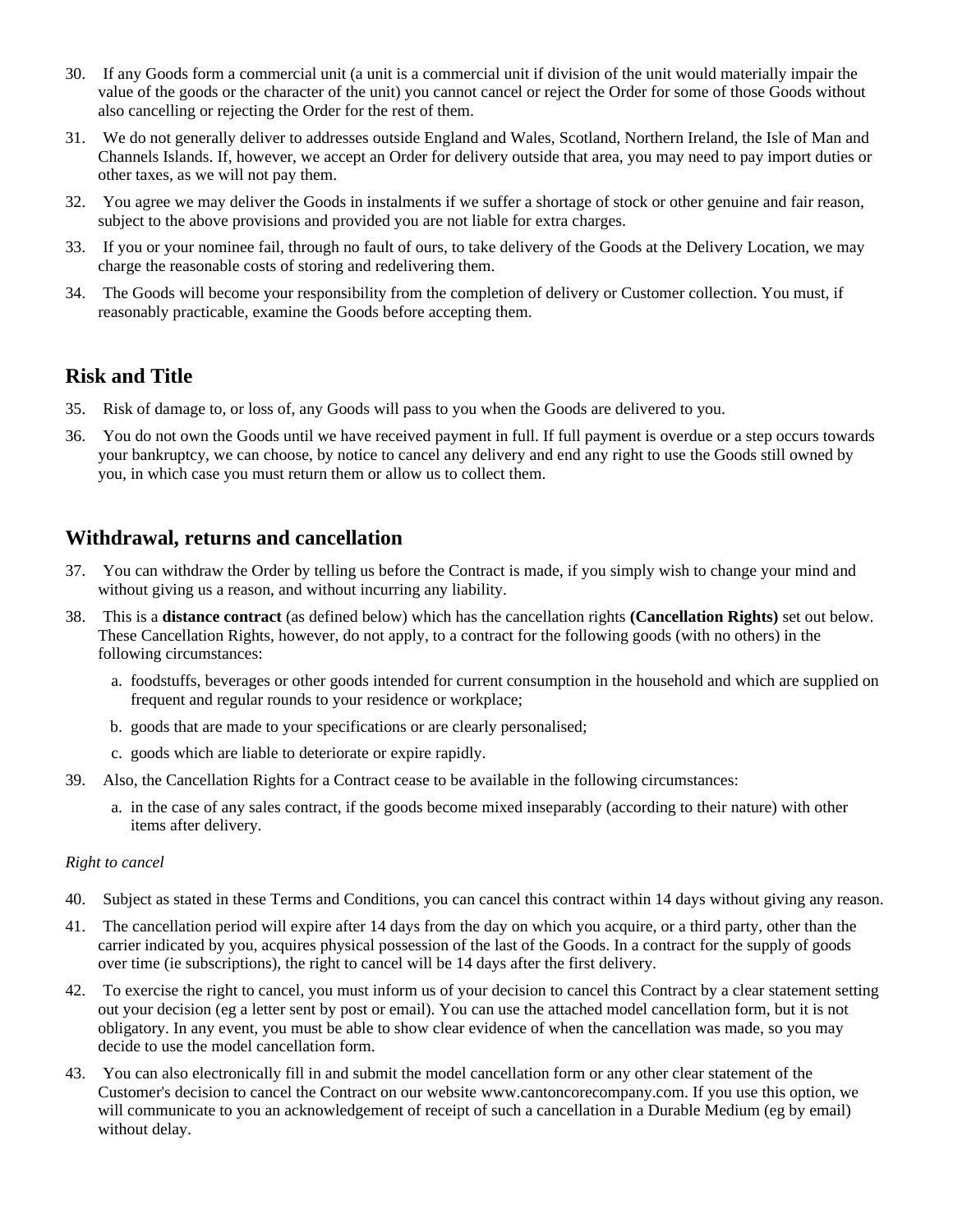44. To meet the cancellation deadline, it is sufficient for you to send your communication concerning your exercise of the right to cancel before the cancellation period has expired.

#### *Effects of cancellation in the cancellation period*

45. Except as set out below, if you cancel this Contract, we will reimburse to you all payments received from you, including the costs of delivery (except for the supplementary costs arising if you chose a type of delivery other than the least expensive type of standard delivery offered by us).

#### *Deduction for Goods supplied*

46. We may make a deduction from the reimbursement for loss in value of any Goods supplied, if the loss is the result of unnecessary handling by you (ie handling the Goods beyond what is necessary to establish the nature, characteristics and functioning of the Goods: eg it goes beyond the sort of handling that might be reasonably allowed in a shop). This is because you are liable for that loss and, if that deduction is not made, you must pay us the amount of that loss.

#### *Timing of reimbursement*

- 47. If we have not offered to collect the Goods, we will make the reimbursement without undue delay, and not later than:
	- a. 14 days after the day we receive back from you any Goods supplied, or
	- b. (if earlier) 14 days after the day you provide evidence that you have sent back the Goods.
- 48. If we have offered to collect the Goods or if no Goods were supplied, we will make the reimbursement without undue delay, and not later than 14 days after the day on which we are informed about your decision to cancel this Contract.
- 49. We will make the reimbursement using the same means of payment as you used for the initial transaction, unless you have expressly agreed otherwise; in any event, you will not incur any fees as a result of the reimbursement.

#### *Returning Goods*

- 50. If you have received Goods in connection with the Contract which you have cancelled, you must send back the Goods or hand them over to us at 86 Alison Lea, South Lanarkshire, G74 3HW without delay and in any event not later than 14 days from the day on which you communicate to us your cancellation of this Contract. The deadline is met if you send back the Goods before the period of 14 days has expired. You agree that you will have to bear the cost of returning the Goods.
- 51. For the purposes of these Cancellation Rights, these words have the following meanings:
	- a. **distance contract** means a contract concluded between a trader and a consumer under an organised distance sales or service-provision scheme without the simultaneous physical presence of the trader and the consumer, with the exclusive use of one or more means of distance communication up to and including the time at which the contract is concluded;
	- b. **sales contract** means a contract under which a trader transfers or agrees to transfer the ownership of goods to a consumer and the consumer pays or agrees to pay the price, including any contract that has both goods and services as its object.

# **Conformity and Guarantee**

- 52. We have a legal duty to supply the Goods in conformity with the Contract, and will not have conformed if it does not meet the following obligation.
- 53. Upon delivery, the Goods will:
	- a. be of satisfactory quality;
	- b. be reasonably fit for any particular purpose for which you buy the Goods which, before the Contract is made, you made known to us (unless you do not actually rely, or it is unreasonable for you to rely, on our skill and judgment) and be fit for any purpose held out by us or set out in the Contract; and
	- c. conform to their description.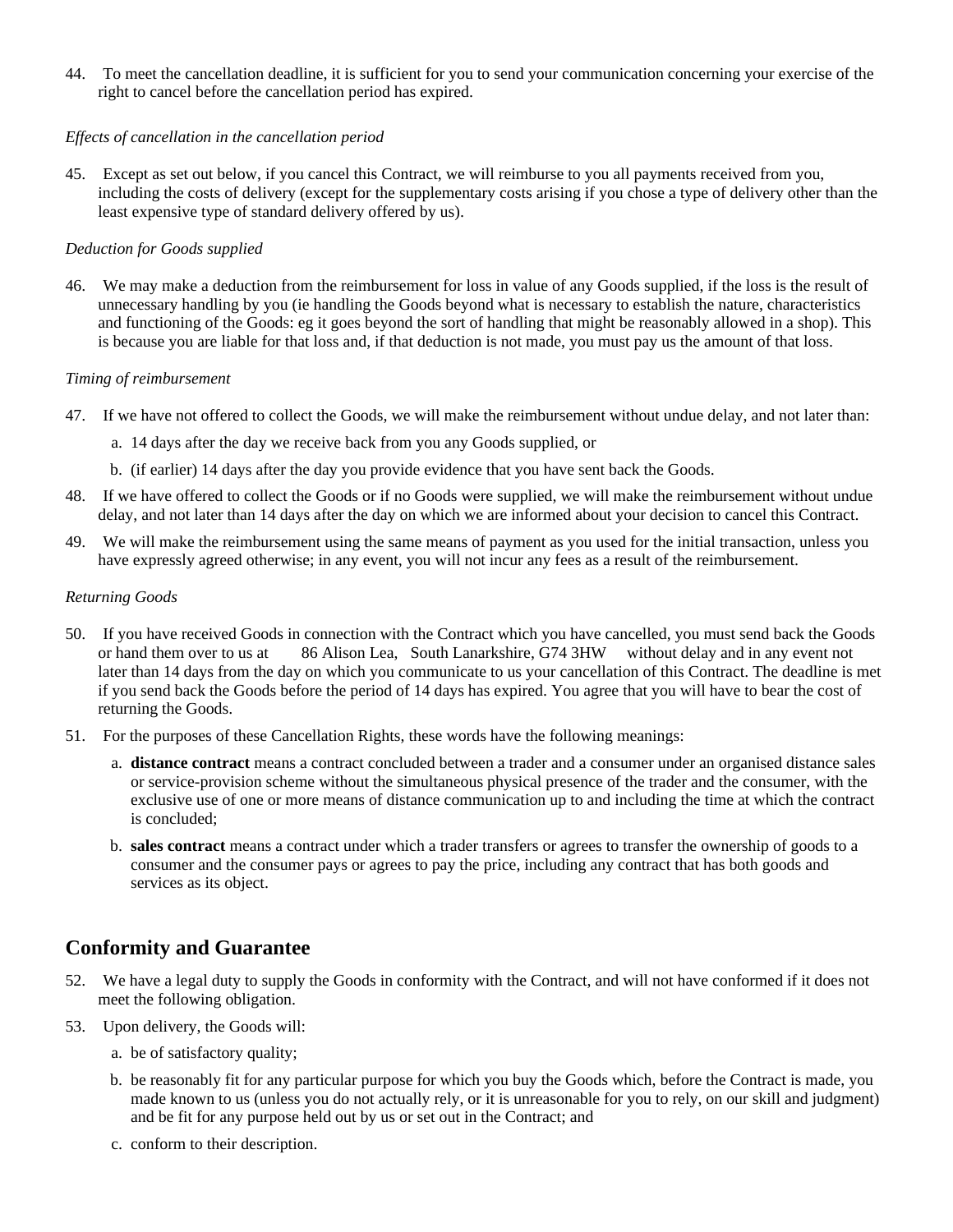- 54. It is not a failure to conform if the failure has its origin in your materials.
- 55. We will immediately, or within a reasonable time, give you the benefit of the free guarantee given by the manufacturer of the Goods. Details of the guarantee, including the name and address of the manufacturer, the duration and territorial scope of the guarantee, are set out in the manufacturer's guarantee provided with the Goods. This guarantee will take effect at the time the Goods are delivered, and will not reduce your legal rights.
- 56. We will provide the following after-sales service: CCC will provide support in terms of showing the customer in installing and activating their new equipment..

### **Successors and our sub-contractors**

57. Either party can transfer the benefit of this Contract to someone else, and will remain liable to the other for its obligations under the Contract. The Supplier will be liable for the acts of any sub-contractors who it chooses to help perform its duties.

### **Circumstances beyond the control of either party**

- 58. In the event of any failure by a party because of something beyond its reasonable control:
	- a. the party will advise the other party as soon as reasonably practicable; and
	- b. the party's obligations will be suspended so far as is reasonable, provided that that party will act reasonably, and the party will not be liable for any failure which it could not reasonably avoid, but this will not affect the Customer's above rights relating to delivery and any right to cancel, below.

### **Privacy**

- 59. Your privacy is critical to us. We respect your privacy and comply with the General Data Protection Regulation with regard to your personal information.
- 60. These Terms and Conditions should be read alongside, and are in addition to our policies, including our privacy policy (www.cantoncorecompany.com) and cookies policy (www.cantoncorecompany.com).
- 61. For the purposes of these Terms and Conditions:
	- a. 'Data Protection Laws' means any applicable law relating to the processing of Personal Data, including, but not limited to the GDPR.
	- b. 'GDPR' means the UK General Data Protection Regulation.
	- c. 'Data Controller', 'Personal Data' and 'Processing' shall have the same meaning as in the GDPR.
- 62. We are a Data Controller of the Personal Data we Process in providing Goods to you.
- 63. Where you supply Personal Data to us so we can provide Goods to you, and we Process that Personal Data in the course of providing the Goods to you, we will comply with our obligations imposed by the Data Protection Laws:
	- a. before or at the time of collecting Personal Data, we will identify the purposes for which information is being collected;
	- b. we will only Process Personal Data for the purposes identified;
	- c. we will respect your rights in relation to your Personal Data; and
	- d. we will implement technical and organisational measures to ensure your Personal Data is secure.
- 64. For any enquiries or complaints regarding data privacy, you can e-mail: sales@cantoncorecompany.com.

### **Excluding liability**

65. The Supplier does not exclude liability for: (i) any fraudulent act or omission; or (ii) for death or personal injury caused by negligence or breach of the Supplier's other legal obligations. Subject to this, the Supplier is not liable for (i) loss which was not reasonably foreseeable to both parties at the time when the Contract was made, or (ii) loss (eg loss